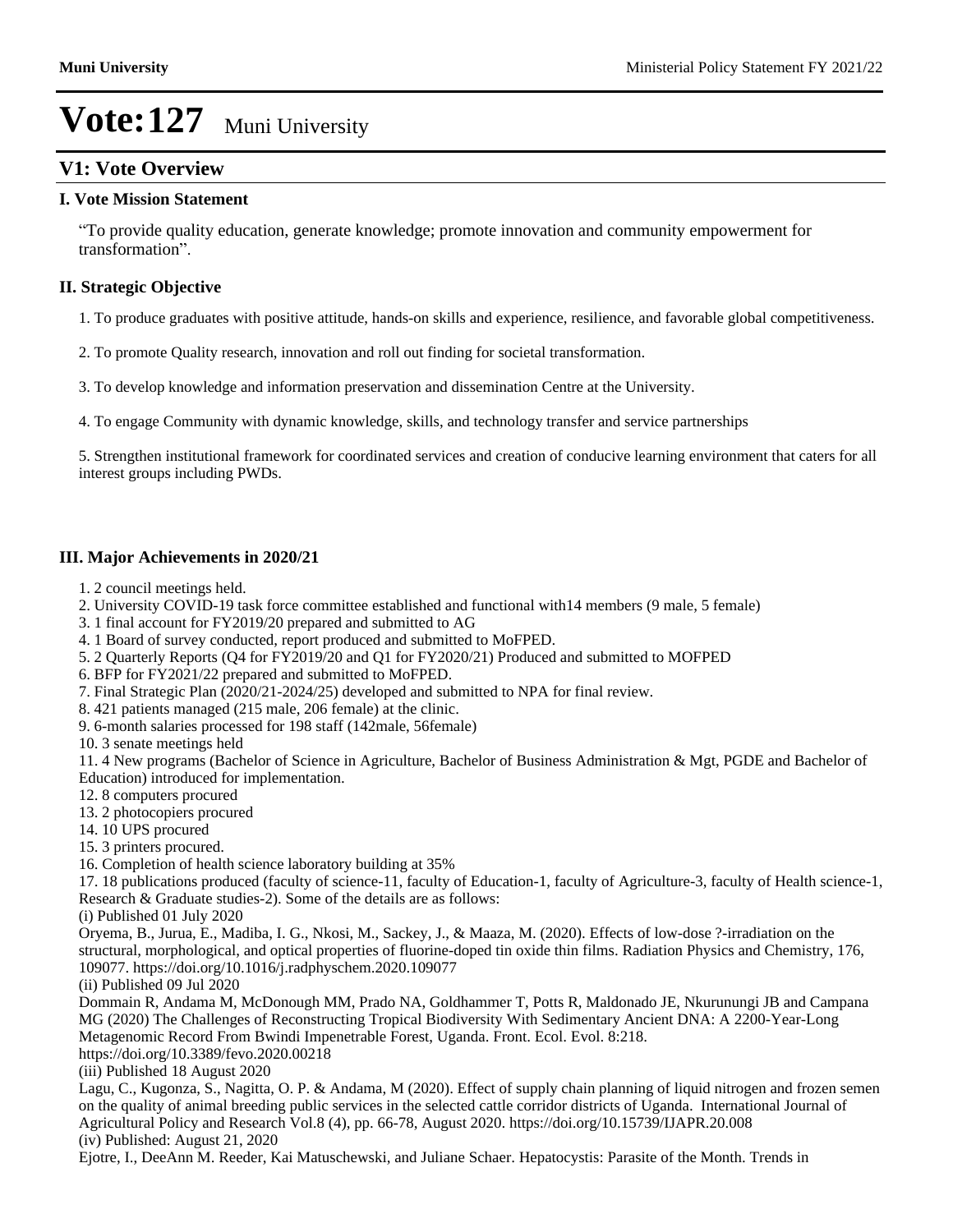Parasitology; https://doi.org/10.1016/j.pt.2020.07.015

Onyango, S., Anguma, S.K., Andima, G. & Parks, B. (2020). Validation of the Atmospheric Boundary Layer Height Estimated from the MODIS Atmospheric Profile Data at an Equatorial Site. Atmosphere, 11, 908. https://doi.org/10.3390/atmos11090908 (vi) Published 15 September 2020

Mukisa, W., Yatuha, J., Andama, M. & Kasangaki, A (2020). Heavy Metal Pollution in the Main Rivers of Rwenzori Region, Kasese District South-Western Uganda. Octa Journal of Environmental Research, vol. 8(3):078-090. Indexed & Abstracted: Index Copernicus, CAS, DOAJ, EIJASR, DAIJ, DRJI, SIS, PDOAJ, ADOUNS, ICI, State Library, GSI Repository, Open access articles, IPI, Pak Academic Search, BLJ, ProQuest, Scientific Indexing Services (SIS), Scientific Index etc. http://www.sciencebeingjournal.com/octa-journal-environmental-research (vii) Published 29 September 2020

Lagu, C ., Kugonza, S ., Nagitta, O. P. & Andama, M. (2020b). Forecasting Inputs Demands on the Quality of Animal Breeding Public Services in Uganda: A Supply Chain Perspective. Journal of Agriculture Food and Development, 2020, 6, 48-57. (Publisher: Green Publishers; Indexed by Crossref, Copyright Clearance Center, Directory of Research Journal Indexing, Academic Resource Index etc DOI: https://doi.org/10.30635/2415-0142.2020.06.06 (Viii) Patents

Basheer, C. & Nsubuga, H. (2020). Copper-boron-ferrite graphite silica-sol composites. United States Patent Application 20200290900. Publication Date: 09/17/2020. https://www.freepatentsonline.com/y2020/0290900.html

(ix) Basheer, C., Haider, M. B. & Nsubuga, H. (2020). Droplet-Impingement, Flow-Assisted Electro-Fenton Purification Using Heterogeneous Silica/Iron Nanocomposite Catalyst. United States Patent Application 20200321630. Publication Date: 10/08/2020. https://www.freepatentsonline.com/y2020/0321630.html

Research Publications Research and Graduate studies

(x) Kakyo TA, Xiao LD (2020). Nurse managers perspectives on care quality and safety in rural hospitals in Uganda. Africa Journal of Nursing and Midwifery, 22(2), pp16.

(xi) Ozbey-Unal B (2020). Treatment of organized industrial zone waste water recovery: From lab to pilot scale. Journal of Water process Engineering, 38, 1-12.

(xii) Nurse managers perspectives on care quality and safety in rural hospitals in Uganda, authored by Kakyo Tracy Alexis and Lily Dongxia Xiao, Finders University Australia

(xiii) Philip Isaac Omwene, Meltem Yagciogluc, Zehra Betül Ocal Sarihana, Ahmet Karagunduza, Bülent Keskinler (2020). Recovery of succinic acid from whey fermentation broth by reactive extraction coupled with multistage processes Journal of Environmental Chemical Engineering doi.org/10.1016/j.jece.2020.104216

(xiv) Zubeda Ukundimana, Mehmet Kobya, Philip Isaac Omwene, Erhan Gengec, and Orhan Taner Can (2020). Anodic Oxidation of Effluents from Stages of MBR-UF Municipal Landfill Leachate Treatment Plant. Environmental Engineering Science. Volume 00, Number 00, 2020. DOI: 10.1089/ees.2020.0003

(xv) Bahar Ozbey-Unal, Philip Isaac Omwene, Meltem Yagcioglu, Çigdem Balcik-Canbolat, Ahmet Karagunduz, Bulent Keskinler, Nadir Dizge. Treatment of organized industrial zone wastewater by microfiltration/ reverse osmosis membrane process for water recovery: From lab to pilot scale (2020). Journal of Water Process Engineering. doi.org/10.1016/j.jwpe.2020.101646

(xvi) Strengthening school-community partnership for quality education in Seed secondary schools in West Nile region, Uganda.http://dir.muni.ac.ug/handle/20.500.12260/343include the details)

18. Other achievements include the following:

1 Senate Committee meeting held (Academics, Quality Assurance and Gender Mainstreaming Committee (AQAGMC) A two days orientation conducted to final year students on COVID 19 and attended by 68 students and 10 staff. (28 females 70 males)

6 Soft copies of SOP's for COVID 19 shared on line with 111 final year students

5 active grants being implemented namely Holistic approach to combat mycotoxin contamination in northern Uganda (hosted at Gulu University), Developing competence-based curricula for short-term and long-term programs in basic and specialized welding at Muni University, Applied curricula in technology for East Africa (ACTEA), Establishing an Agribusiness Incubation Hub at Muni University and Chase poverty and hunger: Diversifying food systems for food and nutrition security, poverty reduction and inclusive development in Northern Uganda

1 memorandum of understanding (MOU) was signed with Lemon Ideas Innovation Pvt. Limited of Nagpur, India.

<sup>(</sup>v) Published: 26 August 2020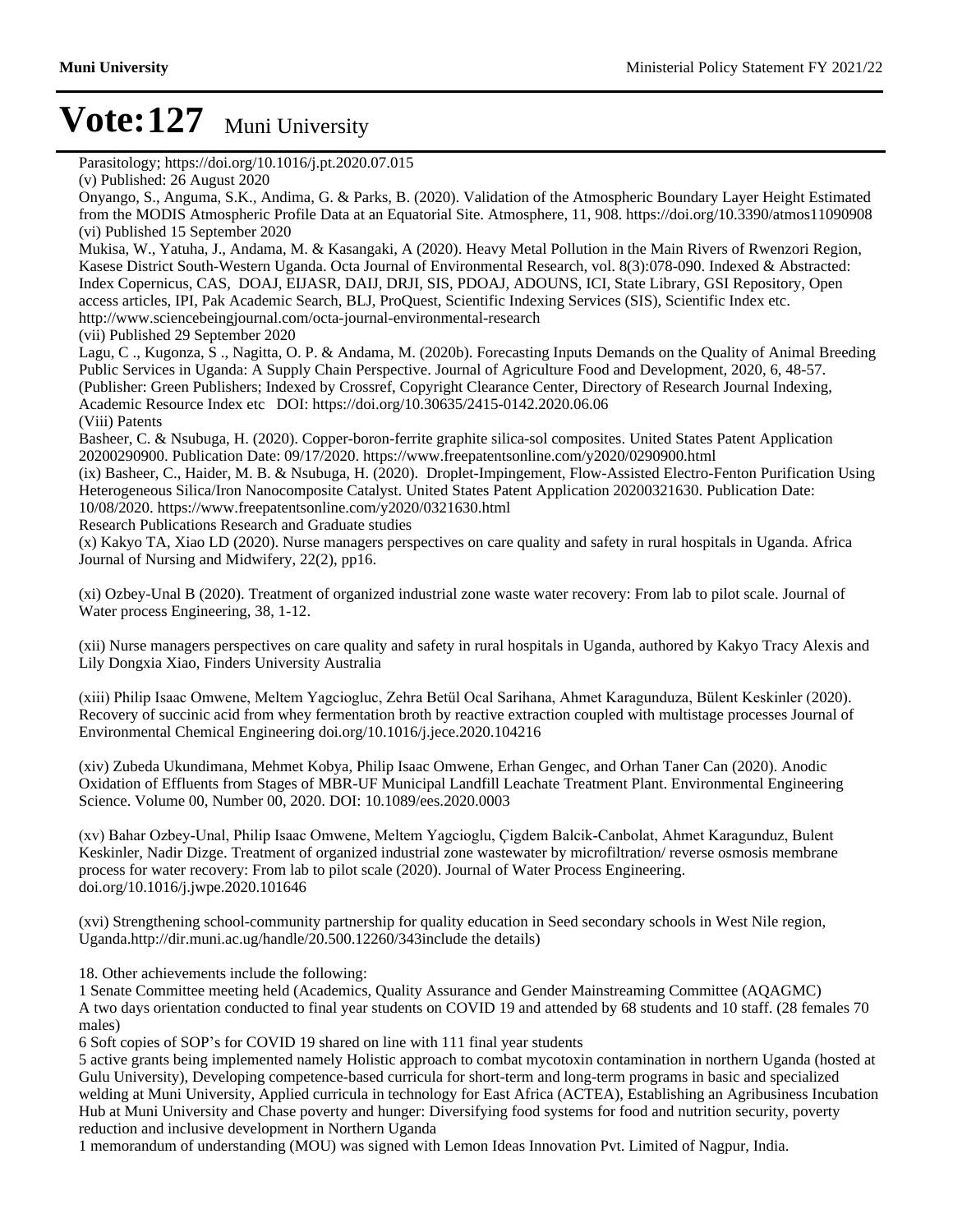Faculty of Techno Science 1 Faculty Board Meeting Held 7 weeks of lectures conducted including assessment (examination ). 1 semester examinations (Semester II for Academic Year 2019/20) administered 40 final year students taught and assessed (ISM Year III= 25 (Male 22, Female: 03); ITM Year III= 15 (Male 12, Female: 03)) Online teaching conducted for continuing students Faculty of Education 1 Faculty Board Meeting Held 7 weeks of lectures conducted including school practice. 46 final year students taught and assessed Year III= 46 (Male 39: Female: 07) Online teaching conducted for continuing students 46 students supervised during school practice Year III= 46 (Male 39: Female: 07) Faculty of Health Sciences 7 weeks of lectures conducted including Semester examination week for Final year students. 26 final year students taught and assessed (Year IV Students-16Female, 10Male) Online teaching conducted for continuing students 1 semester examination (Semester II for Academic Year 2019/20) conducted. Faculty of Science 1 Faculty Board Meeting Held 7 weeks of lectures conducted including school practice. Online teaching conducted for continuing students Continued guidance and supervision of third year final students in 36 research projects in Biology (18 projects), Chemistry (10 projects), Physics (8 projects) using Face to face, Online platforms (Emails, WhatsApp, Blended learning) and Phone calls. Agriculture and Environmental Science Three (3) compost pits constructed in the demonstration site as a learning aid Three (3) profile pits constructed in the demonstration site as a learning aid 2 publications produced i.e. (a) M. Chemurot, A.S. Otim, D. Namayanja, H. Onen, C. Angiro, R. Mugume, R. Kajobe, J. Macharia, M. Gikungu, P.P. Abila & P. Kasangaki (2021). Stingless beekeeping in Uganda: an industry in its infancy. African Entomology 29(1): 00–00 (2021). ISSN 1021-3589 [Print]; 2224-8854 [Online]. DOI: https://doi.org/10.4001/003.029.0000 (b) Cosmas Wacal, Daniel Basalirwa, Walter Okello-Anyanga, Flarian M. Murongo, Caroline Namirembe and Richard Malingumu (2021). Analysis of sesame seed production and export trends; challenges and strategies towards increasing production in Uganda. Journal of Oilseeds & fats Crops and Lipids. https://doi.org/10.1051/ocl/2020073. Faculty of Management Science 2 Faculty board meeting to be held, One (1) Faculty Curriculum Development Committee (FCDC) Meeting held. 2 publications produced (a) Mr Akena Geoffrey Oyoo published one (1) article (http://dir.muni.ac.ug/handle/20.500.12260/376) (b) Dr Nickson Nagaaba published one (1) article (https://utamu.ac.ug/ijotm/index.php/ijotm/article/view/71/72 **IV. Medium Term Plans** 1. Construction of adequate and accessible infrastructure to all to support teaching and learning focusing on laboratories, workshops and learning fields.

2. Purchase of specialized teaching equipment that can be used by all learners for programs running and new programs (Agriculture, Medicine, Science, engineering and others).

3. Human Resource skills development of all staff for effective delivery of services.

4. Retooling of lecture rooms and administrative offices with ICT infrastructure for Open, Distance and eLearning (ODeL) in all programmes, transport equipment and furniture.

5. Develop and accredit 10 new courses (7 new undergraduate and 3 graduate courses).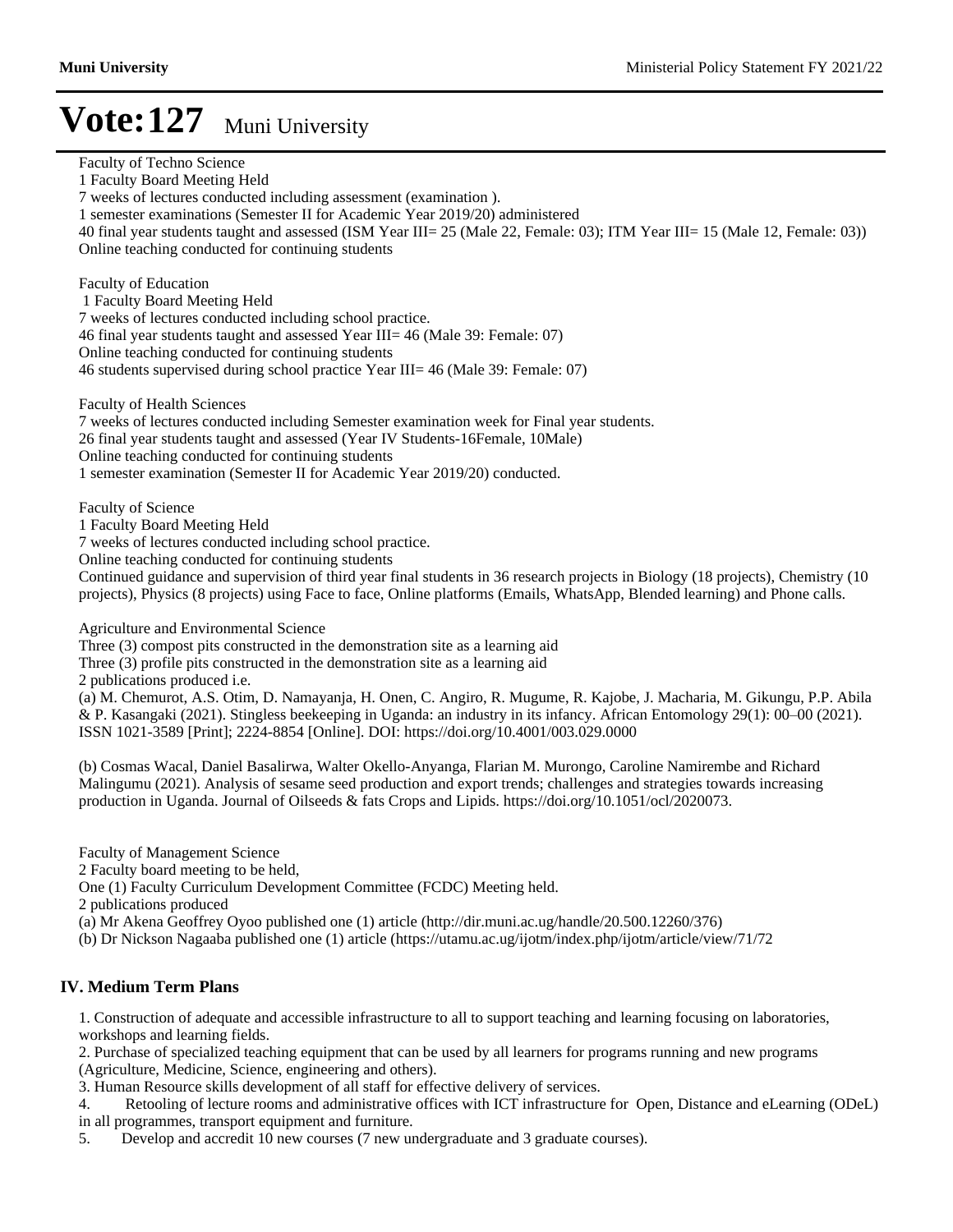### **V. Snapshot Of Medium Term Budget Allocations**

**Table 5.1: Overview of Vote Expenditures (UShs Billion)**

|                  |                                                      |                    | 2020/21       |                                           |         |         |         | <b>MTEF Budget Projections</b> |         |
|------------------|------------------------------------------------------|--------------------|---------------|-------------------------------------------|---------|---------|---------|--------------------------------|---------|
|                  |                                                      | 2019/20<br>Outturn | <b>Budget</b> | <b>Approved Expenditure</b><br>by End Dec | 2021/22 | 2022/23 | 2023/24 | 2024/25                        | 2025/26 |
| <b>Recurrent</b> | Wage                                                 | 8.664              | 14.599        | 5.568                                     | 14.599  | 15.329  | 15.329  | 15.329                         | 15.329  |
|                  | Non Wage                                             | 3.556              | 4.907         | 1.332                                     | 4.907   | 4.907   | 4.907   | 4.907                          | 4.907   |
| Devt.            | GoU                                                  | 1.721              | 4.200         | 0.325                                     | 4.200   | 4.200   | 4.200   | 4.200                          | 4.200   |
|                  | Ext. Fin.                                            | 0.000              | 0.000         | 0.000                                     | 0.000   | 0.000   | 0.000   | 0.000                          | 0.000   |
|                  | <b>GoU</b> Total                                     | 13.942             | 23.707        | 7.226                                     | 23.707  | 24.436  | 24.436  | 24.436                         | 24.436  |
|                  | <b>Total GoU+Ext Fin (MTEF)</b>                      | 13.942             | 23.707        | 7.226                                     | 23.707  | 24.436  | 24.436  | 24.436                         | 24.436  |
|                  | Arrears                                              | 0.000              | 0.074         | 0.069                                     | 0.000   | 0.000   | 0.000   | 0.000                          | 0.000   |
|                  | <b>Total Budget</b>                                  | 13.942             | 23.780        | 7.294                                     | 23.707  | 24.436  | 24.436  | 24.436                         | 24.436  |
|                  | <b>A.I.A Total</b>                                   | 0.000              | 0.000         | 0.000                                     | 0.000   | 0.000   | 0.000   | 0.000                          | 0.000   |
|                  | <b>Grand Total</b>                                   | 13.942             | 23.780        | 7.294                                     | 23.707  | 24.436  | 24.436  | 24.436                         | 24.436  |
|                  | <b>Total Vote Budget</b><br><b>Excluding Arrears</b> | 13.942             | 23.707        | 7.226                                     | 23.707  | 24.436  | 24.436  | 24.436                         | 24.436  |

#### **Table 5.2: Budget Allocation by Programme (UShs Billion)**

|                                 | 2021/22 Draft Estimates |          |              |  |  |
|---------------------------------|-------------------------|----------|--------------|--|--|
| <b>Billion Uganda Shillings</b> | GoU                     | Ext. Fin | <b>Total</b> |  |  |
| Human Capital Development       | 23.707                  | 0.000    | 23.707       |  |  |
| <b>Grand Total:</b>             | 23.707                  | 0.000    | 23.707       |  |  |
| <b>Total excluding Arrears</b>  | 23.707                  | 0.000    | 23.707       |  |  |

### **VI. Budget By Economic Clasification**

**Table V6.1 2020/21 and 2021/22 Budget Allocations by Item**

|                                       |        | 2020/21 Approved Budget |            |              |        | 2021/22 Draft Estimates |              |
|---------------------------------------|--------|-------------------------|------------|--------------|--------|-------------------------|--------------|
| Billion Uganda Shillings              | GoU    | Ext. Fin                | <b>AIA</b> | <b>Total</b> | GoU    | Ext. Fin                | <b>Total</b> |
| <b>Output Class: Outputs Provided</b> | 19.377 | 0.000                   | 0.000      | 19.377       | 19.377 | 0.000                   | 19.377       |
| 211 Wages and Salaries                | 15.272 | 0.000                   | 0.000      | 15.272       | 15.380 | 0.000                   | 15.380       |
| 212 Social Contributions              | 1.460  | 0.000                   | 0.000      | 1.460        | 1.460  | 0.000                   | 1.460        |
| 213 Other Employee Costs              | 0.079  | 0.000                   | 0.000      | 0.079        | 0.088  | 0.000                   | 0.088        |
| 221 General Expenses                  | 0.852  | 0.000                   | 0.000      | 0.852        | 0.765  | 0.000                   | 0.765        |
| 222 Communications                    | 0.128  | 0.000                   | 0.000      | 0.128        | 0.197  | 0.000                   | 0.197        |
| 223 Utility and Property Expenses     | 0.130  | 0.000                   | 0.000      | 0.130        | 0.165  | 0.000                   | 0.165        |
| 224 Supplies and Services             | 0.194  | 0.000                   | 0.000      | 0.194        | 0.160  | 0.000                   | 0.160        |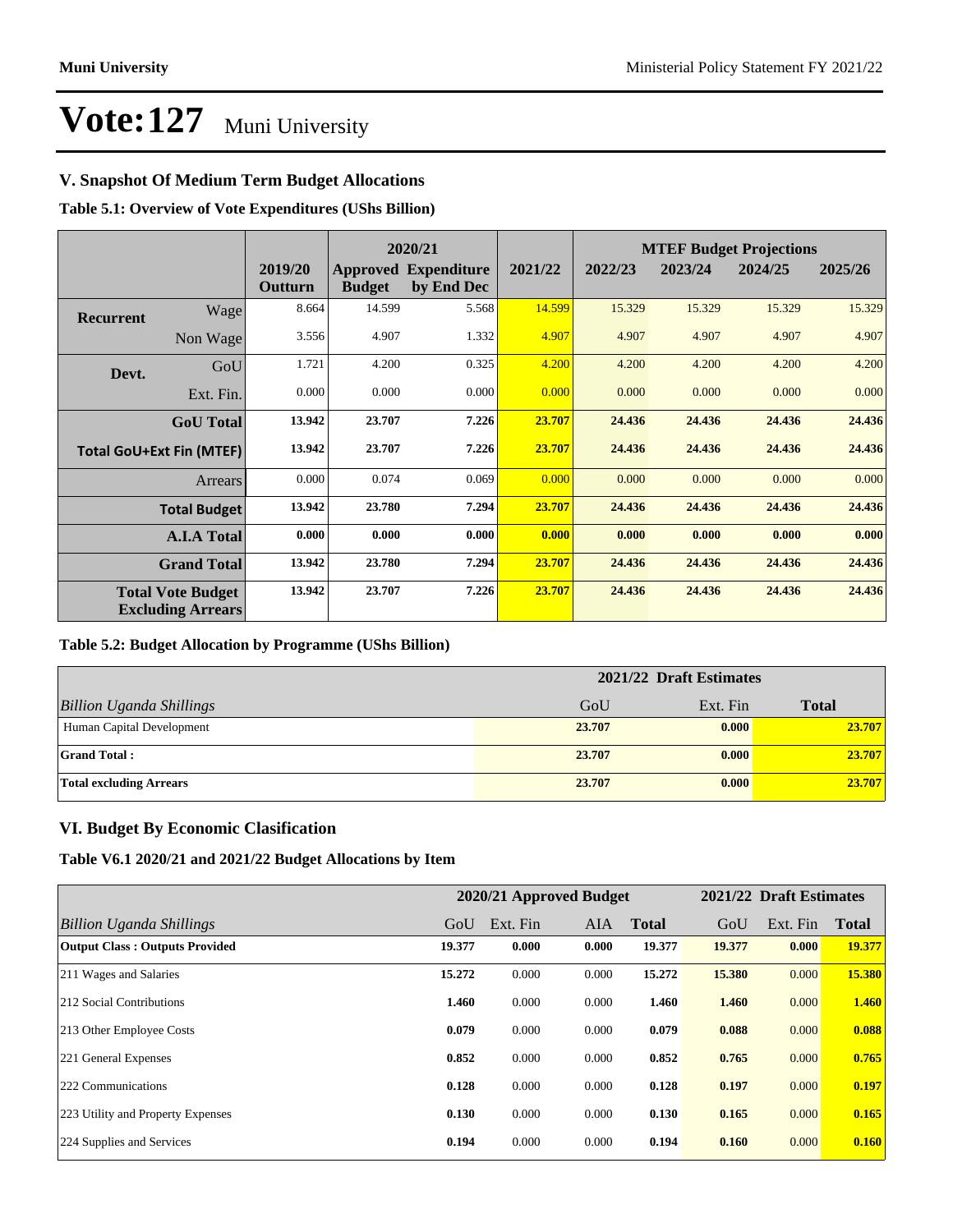| 225 Professional Services                 | 0.031  | 0.000 | 0.000 | 0.031  | 0.021  | 0.000 | 0.021  |
|-------------------------------------------|--------|-------|-------|--------|--------|-------|--------|
| 226 Insurances and Licenses               | 0.038  | 0.000 | 0.000 | 0.038  | 0.104  | 0.000 | 0.104  |
| 227 Travel and Transport                  | 0.549  | 0.000 | 0.000 | 0.549  | 0.494  | 0.000 | 0.494  |
| 228 Maintenance                           | 0.190  | 0.000 | 0.000 | 0.190  | 0.170  | 0.000 | 0.170  |
| 273 Employer social benefits              | 0.015  | 0.000 | 0.000 | 0.015  | 0.010  | 0.000 | 0.010  |
| 282 Miscellaneous Other Expenses          | 0.440  | 0.000 | 0.000 | 0.440  | 0.365  | 0.000 | 0.365  |
| <b>Output Class: Outputs Funded</b>       | 0.130  | 0.000 | 0.000 | 0.130  | 0.130  | 0.000 | 0.130  |
| 262 To international organisations        | 0.060  | 0.000 | 0.000 | 0.060  | 0.060  | 0.000 | 0.060  |
| 263 To other general government units     | 0.070  | 0.000 | 0.000 | 0.070  | 0.070  | 0.000 | 0.070  |
| <b>Output Class: Capital Purchases</b>    | 4.200  | 0.000 | 0.000 | 4.200  | 4.200  | 0.000 | 4.200  |
| 281 Property expenses other than interest | 0.215  | 0.000 | 0.000 | 0.215  | 0.280  | 0.000 | 0.280  |
| <b>312 FIXED ASSETS</b>                   | 3.985  | 0.000 | 0.000 | 3.985  | 3.920  | 0.000 | 3.920  |
| <b>Output Class: Arrears</b>              | 0.074  | 0.000 | 0.000 | 0.074  | 0.000  | 0.000 | 0.000  |
| 321 DOMESTIC                              | 0.074  | 0.000 | 0.000 | 0.074  | 0.000  | 0.000 | 0.000  |
| <b>Grand Total:</b>                       | 23.780 | 0.000 | 0.000 | 23.780 | 23.707 | 0.000 | 23.707 |
| <b>Total excluding Arrears</b>            | 23.707 | 0.000 | 0.000 | 23.707 | 23.707 | 0.000 | 23.707 |

## VII. Budget By Sub-Subprogramme, Department And Project

### **Table V7.1: Past Expenditure Outturns and Medium Term Projections by Sub-SubProgramme,Department and Project**

| <b>Billion Uganda shillings</b>                            |                       | FY 2020/21                |                                   |                                             |         | <b>Medium Term Projections</b> |         |         |
|------------------------------------------------------------|-----------------------|---------------------------|-----------------------------------|---------------------------------------------|---------|--------------------------------|---------|---------|
|                                                            | FY 2019/20<br>Outturn | Approved<br><b>Budget</b> | <b>Spent By</b><br><b>End Dec</b> | 2021-22<br><b>Proposed</b><br><b>Budget</b> | 2022-23 | 2023-24                        | 2024-25 | 2025-26 |
| <b>13 Support Services Programme</b>                       | 9.362                 | 13.089                    | 3.557                             | 13.015                                      | 13.015  | 13.015                         | 13.015  | 13.015  |
| 02 Central Administration                                  | 5.687                 | 6.233                     | 2.590                             | 6.206                                       | 6.206   | 6.206                          | 6.206   | 6.206   |
| 03 Academic and Student Affairs                            | 1.954                 | 2.609                     | 0.596                             | 2.609                                       | 2.609   | 2.609                          | 2.609   | 2.609   |
| 1463 Institutional Support to Muni University<br>Retooling | 1.721                 | 0.000                     | 0.000                             | 0.000                                       | 0.000   | 0.000                          | 0.000   | 0.000   |
| 1685 Retooling of Muni University                          | 0.000                 | 4.247                     | 0.370                             | 4.200                                       | 4.200   | 4.200                          | 4.200   | 4.200   |
| <b>14 Delivery of Tertiary Education</b><br>Programme      | 4.579                 | 10.692                    | 3.738                             | 10.692                                      | 11.421  | 11.421                         | 11.421  | 11.421  |
| 04 Faculty of Techno Science                               | 1.069                 | 1.677                     | 0.626                             | 1.677                                       | 1.677   | 1.677                          | 1.677   | 1.677   |
| 05 Research and Innovation Department                      | 0.235                 | 0.420                     | 0.160                             | 0.420                                       | 0.420   | 0.420                          | 0.420   | 0.420   |
| 06 Faculty of Education                                    | 0.953                 | 3.554                     | 1.591                             | 3.554                                       | 3.554   | 3.554                          | 3.554   | 3.554   |
| 07 Faculty of Health Sciences                              | 0.874                 | 1.710                     | 0.648                             | 1.710                                       | 1.812   | 1.812                          | 1.812   | 1.812   |
| 08 Faculty of Science                                      | 0.960                 | 0.913                     | 0.259                             | 0.913                                       | 0.913   | 0.913                          | 0.913   | 0.913   |
| 09 Agriculture and Environmental Science                   | 0.455                 | 1.287                     | 0.291                             | 1.287                                       | 1.689   | 1.689                          | 1.689   | 1.689   |
| 10 Faculty of Management Science                           | 0.035                 | 1.129                     | 0.164                             | 1.129                                       | 1.356   | 1.356                          | 1.356   | 1.356   |
| <b>Total for the Vote</b>                                  | 13.942                | 23.780                    | 7.294                             | 23.707                                      | 24.436  | 24.436                         | 24.436  | 24.436  |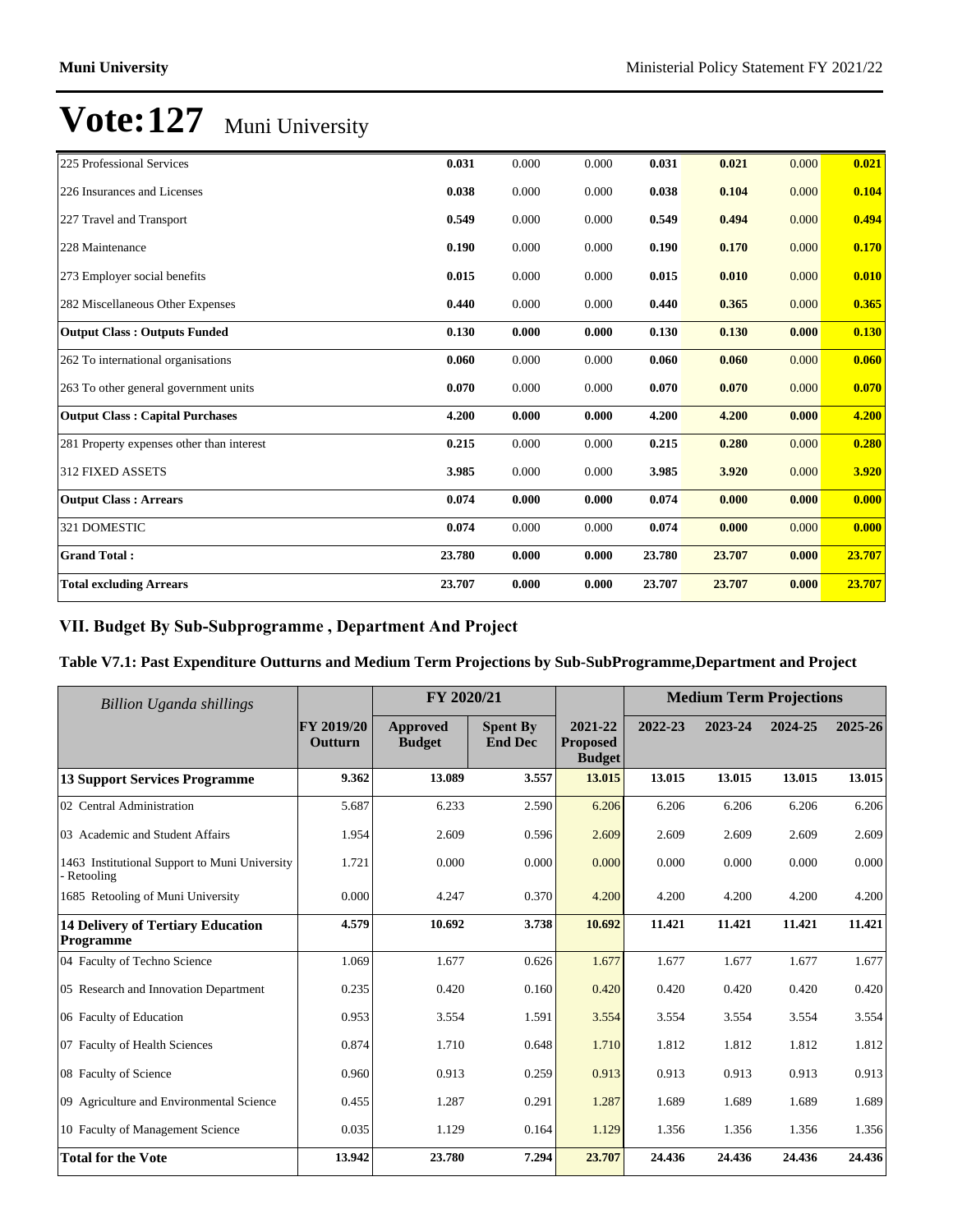| Total<br><b>Arrears</b><br>Excluding<br>. | 13.942 | 23.707 | 7.226<br>the contract of the contract of the contract of | 23.707 | 24.436<br>_____ | 24.436 | 24.436 | 24.436 |
|-------------------------------------------|--------|--------|----------------------------------------------------------|--------|-----------------|--------|--------|--------|

### **VIII. Sub-SubProgramme Performance and Medium Term Plans**

#### **Table V8.1: Sub-SubProgramme Outcome and Outcome Indicators**

|                             | <b>Sub-SubProgramme:</b> 13 Support Services Programme                                                                                                                                                                                                                                                                                       |                 |                  |                            |            |            |
|-----------------------------|----------------------------------------------------------------------------------------------------------------------------------------------------------------------------------------------------------------------------------------------------------------------------------------------------------------------------------------------|-----------------|------------------|----------------------------|------------|------------|
| Objective:                  | 1. To ensure equitable access to higher education with conducive practical learning environment for all<br>qualified students.<br>2. To ensure efficient and effective management of all service delivery through adequacy of Human<br>Resources, finances and other resources including building and maintaining public-private partnership |                 |                  |                            |            |            |
| <b>Responsible Officer:</b> | Rev. Fr. Dr. Odubuker Picho Epiphany - University Secretary                                                                                                                                                                                                                                                                                  |                 |                  |                            |            |            |
| Outcome:                    | An efficient and effective institution                                                                                                                                                                                                                                                                                                       |                 |                  |                            |            |            |
|                             | 1. Improved resource utilization and accountability                                                                                                                                                                                                                                                                                          |                 |                  |                            |            |            |
|                             |                                                                                                                                                                                                                                                                                                                                              |                 |                  | <b>Performance Targets</b> |            |            |
|                             | <b>Outcome Indicators</b>                                                                                                                                                                                                                                                                                                                    |                 |                  | 2021/22                    | 2022/23    | 2023/24    |
|                             |                                                                                                                                                                                                                                                                                                                                              | <b>Baseline</b> | <b>Base year</b> | <b>Target</b>              | Projection | Projection |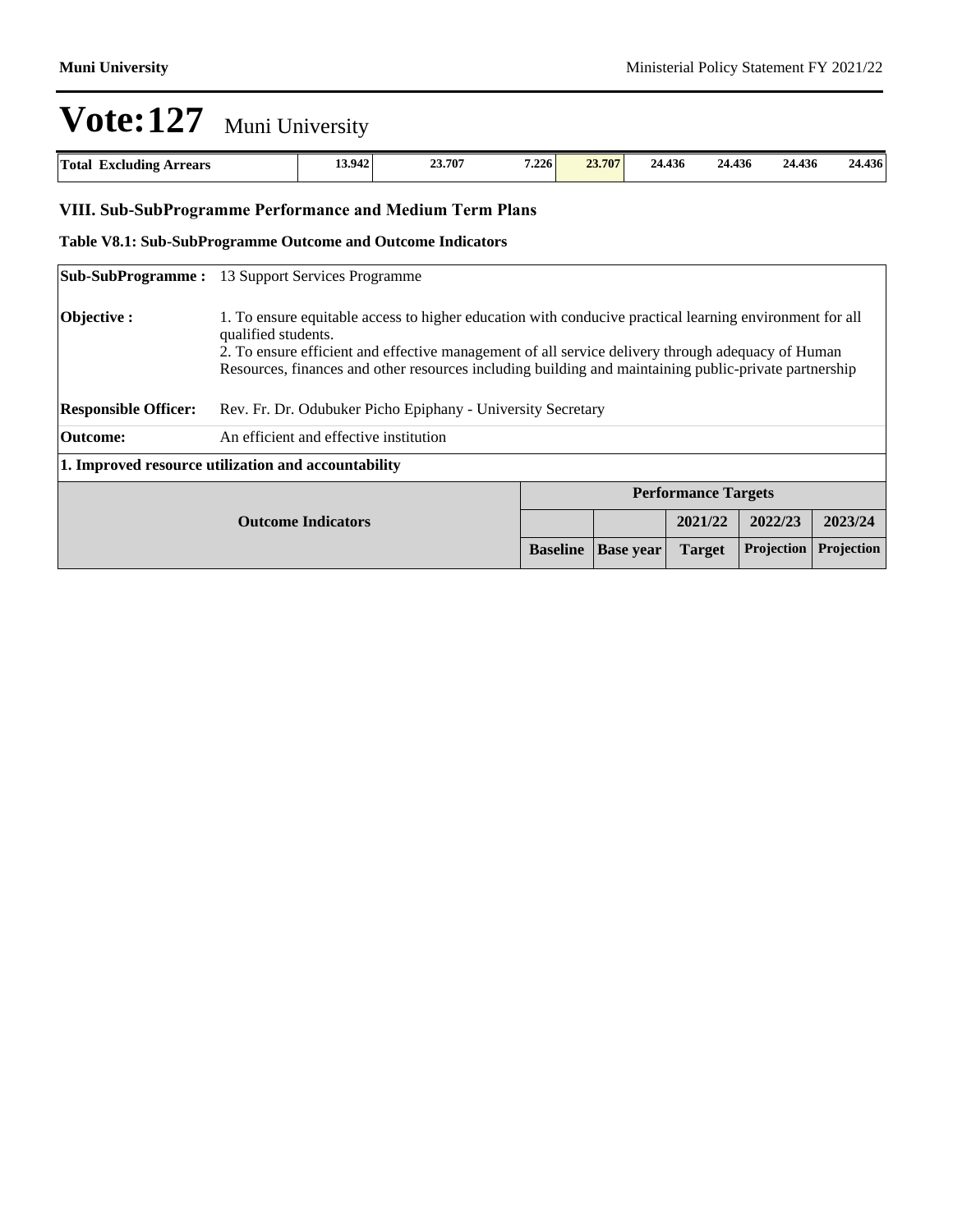| • Annual external Auditor General rating of the institution                                             |                                                                                                                                                                                                     | 85% | 20182019 | 88%                        | 90%                      | 95%        |
|---------------------------------------------------------------------------------------------------------|-----------------------------------------------------------------------------------------------------------------------------------------------------------------------------------------------------|-----|----------|----------------------------|--------------------------|------------|
| • Level of Strategic plan delivered (%)<br>77%<br>20192020                                              |                                                                                                                                                                                                     |     |          | 40%                        | 60%                      | 80%        |
| · Budget absorption rate<br>20192020<br>81%                                                             |                                                                                                                                                                                                     |     |          | 95%                        | 95%                      | 95%        |
| budgeting                                                                                               | • Level of compliance of the Ministerial Policy Statement (MPS) to Gender and equity                                                                                                                | 69% | 20202021 | 75%                        | 78%                      | 80%        |
| <b>Department: 02 Central Administration</b>                                                            |                                                                                                                                                                                                     |     |          |                            |                          |            |
| <b>Budget Output: 01 Administrative Services</b>                                                        |                                                                                                                                                                                                     |     |          |                            |                          |            |
|                                                                                                         | No. of council and management resolutions implemented                                                                                                                                               |     |          | 24                         | 28                       | 30         |
| % increase in non-tax revenue collection                                                                |                                                                                                                                                                                                     |     |          | 2%                         | 3%                       | 3%         |
|                                                                                                         | <b>Budget Output: 02 Financial Management and Accounting Services</b>                                                                                                                               |     |          |                            |                          |            |
| Quarterly Financial Management reports in place                                                         |                                                                                                                                                                                                     |     |          | 4                          | $\overline{\mathbf{4}}$  |            |
| Final accounts in place                                                                                 |                                                                                                                                                                                                     |     |          |                            | 1                        | 1          |
| <b>Budget Output: 03 Procurement Services</b>                                                           |                                                                                                                                                                                                     |     |          |                            |                          |            |
| Approved procurement plan in place                                                                      |                                                                                                                                                                                                     |     |          | <b>YES</b>                 | <b>YES</b>               | <b>YES</b> |
| % of approved procurement plan implemented                                                              |                                                                                                                                                                                                     |     |          | <b>100%</b>                | 100%                     | 100%       |
| % of Quarterly procurement reports produced                                                             |                                                                                                                                                                                                     |     |          | <b>100%</b>                | 100%                     | 100%       |
|                                                                                                         | <b>Budget Output: 04 Planning and Monitoring Services</b>                                                                                                                                           |     |          |                            |                          |            |
| Ministerial Policy Statement, Budget Framework Paper, Quarterly and annual performance reports in place |                                                                                                                                                                                                     |     |          |                            | <b>YES</b><br><b>YES</b> | <b>YES</b> |
| % of strategic plan implemented                                                                         |                                                                                                                                                                                                     |     |          | 40%                        | 60%                      | 80%        |
| <b>Budget Output: 05 Audit</b>                                                                          |                                                                                                                                                                                                     |     |          |                            |                          |            |
| Number of innovations commercialized                                                                    |                                                                                                                                                                                                     |     |          |                            |                          | 1          |
| <b>Budget Output: 07 Estates and Works</b>                                                              |                                                                                                                                                                                                     |     |          |                            |                          |            |
| % No. of motor vehicles maintained                                                                      |                                                                                                                                                                                                     |     |          | 95%                        | 95%                      | 95%        |
| % No. of machinery and equipment maintained                                                             |                                                                                                                                                                                                     |     |          | 90%                        | 90%                      | 90%        |
|                                                                                                         | <b>Budget Output: 19 Human Resource Management Services</b>                                                                                                                                         |     |          |                            |                          |            |
| % of staff attendance                                                                                   |                                                                                                                                                                                                     |     |          | 95%                        | 95%                      | 95%        |
| % No. of disciplinary cases handled                                                                     |                                                                                                                                                                                                     |     |          | <b>100%</b>                | 100%                     | 100%       |
|                                                                                                         | Sub-SubProgramme: 14 Delivery of Tertiary Education Programme                                                                                                                                       |     |          |                            |                          |            |
| Objective:                                                                                              | 1. To ensure quality and relevant higher education (with emphasis on STEM/STEI) where all graduates<br>are prepared to be innovative, creative and entrepreneurial in the private and public sector |     |          |                            |                          |            |
| <b>Responsible Officer:</b>                                                                             | Rev. Fr. Dr. Odubuker Picho Epiphany                                                                                                                                                                |     |          |                            |                          |            |
| <b>Outcome:</b>                                                                                         | Equitable access                                                                                                                                                                                    |     |          |                            |                          |            |
|                                                                                                         | 1. Increased enrolment for male and female at all levels                                                                                                                                            |     |          |                            |                          |            |
|                                                                                                         |                                                                                                                                                                                                     |     |          | <b>Performance Targets</b> |                          |            |
|                                                                                                         |                                                                                                                                                                                                     |     |          |                            |                          |            |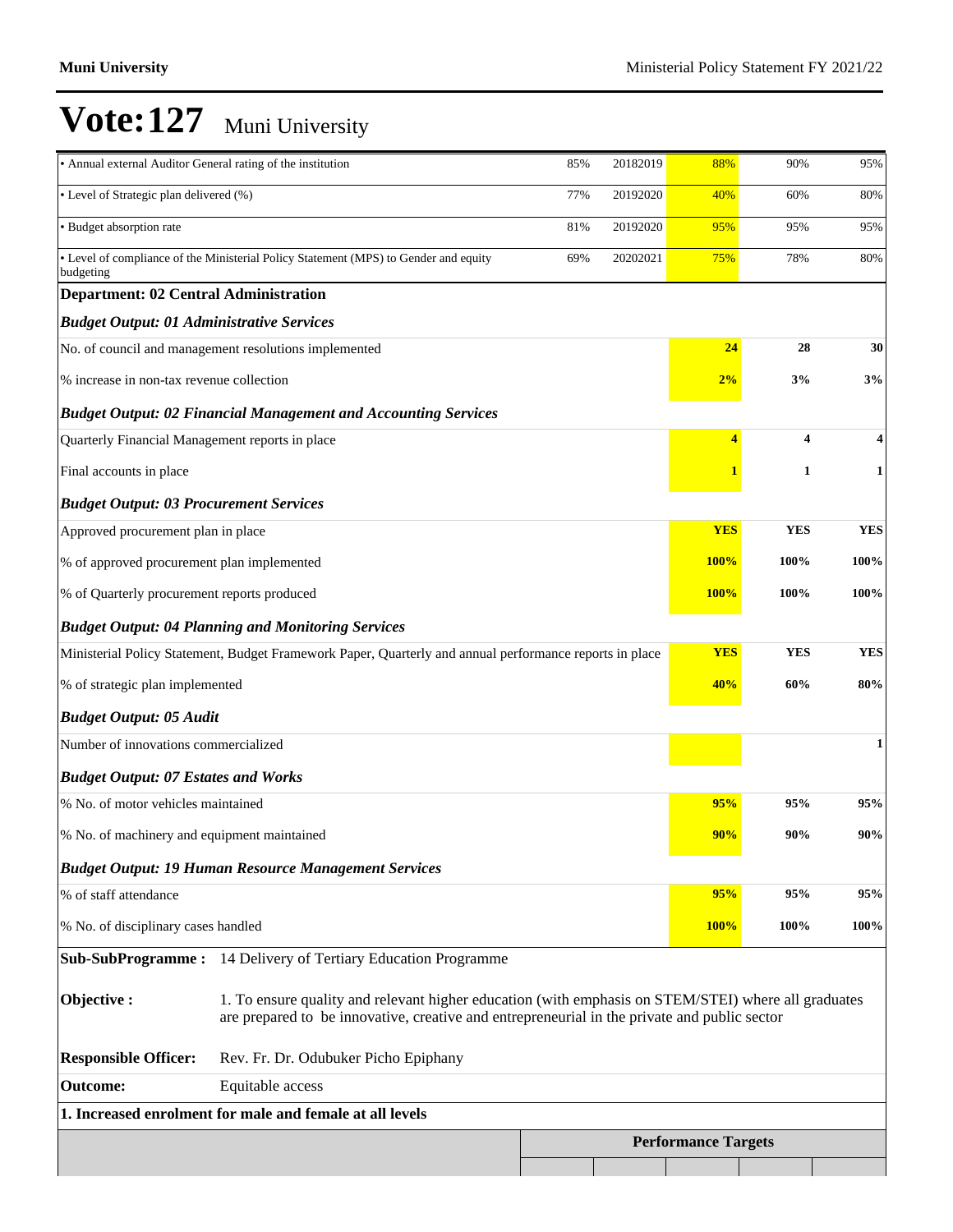| <b>Outcome Indicators</b>                                   |                 |                  | 2021/22                    | 2022/23    | 2023/24    |
|-------------------------------------------------------------|-----------------|------------------|----------------------------|------------|------------|
|                                                             | <b>Baseline</b> | <b>Base year</b> | <b>Target</b>              | Projection | Projection |
| • Gender parity Index                                       | 1:3             | 20192020         | 3:7                        | 3:7        | 2:3        |
| <b>Outcome:</b><br>Competitive graduates                    |                 |                  |                            |            |            |
| 1. Improved proficiency and basic life skills               |                 |                  |                            |            |            |
|                                                             |                 |                  | <b>Performance Targets</b> |            |            |
| <b>Outcome Indicators</b>                                   |                 |                  | 2021/22                    | 2022/23    | 2023/24    |
|                                                             | <b>Baseline</b> | <b>Base year</b> | <b>Target</b>              | Projection | Projection |
| • Percentage of vacant teaching posts filled                | 35              | 20192020         | 0%                         | 4%         | 4%         |
| • Rate of undertaking research                              | 15%             | 20192020         | 25%                        | 25%        | 25%        |
| · Percentage of students on apprenticeship                  | 100%            | 20192020         | 100%                       | 100%       | 100%       |
| <b>Department: 04 Faculty of Techno Science</b>             |                 |                  |                            |            |            |
| <b>Budget Output: 01 Teaching and Training</b>              |                 |                  |                            |            |            |
| Enrolment Rate in University                                |                 |                  | 10%                        | 10%        | 10%        |
| <b>Department: 05 Research and Innovation Department</b>    |                 |                  |                            |            |            |
| <b>Budget Output: 02 Research and Graduate Studies</b>      |                 |                  |                            |            |            |
| Education by Type of Programmes                             |                 |                  | 50%                        | 50%        | 60%        |
| <b>Department: 06 Faculty of Education</b>                  |                 |                  |                            |            |            |
| <b>Budget Output: 01 Teaching and Training</b>              |                 |                  |                            |            |            |
| Enrolment Rate in University                                |                 |                  | 2%                         | 4%         | 4%         |
| <b>Department: 07 Faculty of Health Sciences</b>            |                 |                  |                            |            |            |
| <b>Budget Output: 01 Teaching and Training</b>              |                 |                  |                            |            |            |
| Enrolment Rate in University                                |                 |                  | 5%                         | 5%         | 5%         |
| <b>Department: 08 Faculty of Science</b>                    |                 |                  |                            |            |            |
| <b>Budget Output: 01 Teaching and Training</b>              |                 |                  |                            |            |            |
| Enrolment Rate in University                                |                 |                  | 2%                         | 2%         | 5%         |
| <b>Department: 09 Agriculture and Environmental Science</b> |                 |                  |                            |            |            |
| <b>Budget Output: 01 Teaching and Training</b>              |                 |                  |                            |            |            |
| Enrolment Rate in University                                |                 |                  | 50%                        | 25%        | 10%        |
| <b>Department: 10 Faculty of Management Science</b>         |                 |                  |                            |            |            |
| <b>Budget Output: 01 Teaching and Training</b>              |                 |                  |                            |            |            |
| Enrolment Rate in University                                |                 |                  | 50%                        | 30%        | 10%        |

## **IX. Major Capital Investments And Changes In Resource Allocation**

**Table 9.1: Major Capital Investment (Capital Purchases outputs over 0.5Billion)**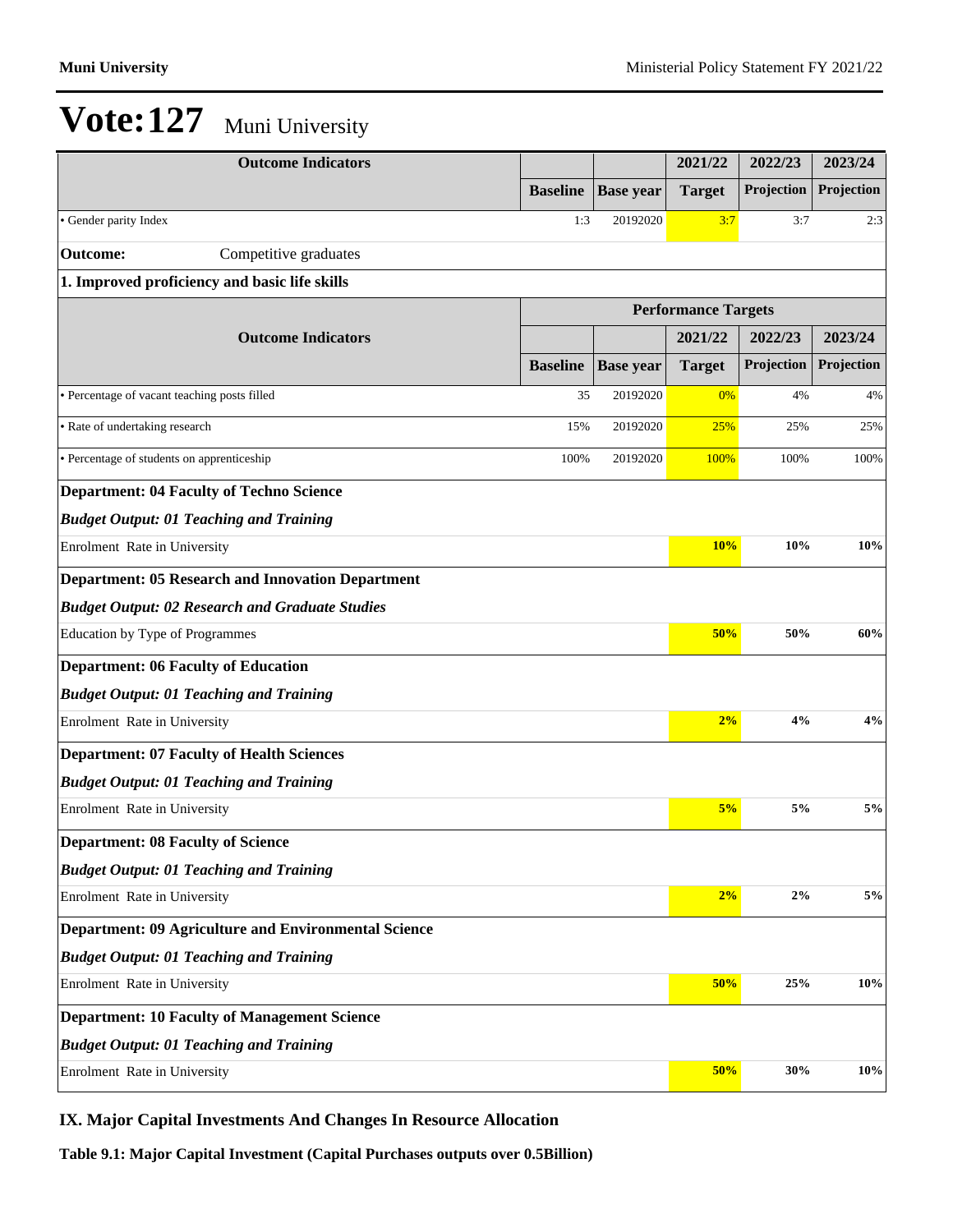|                                                                                                                                                                      | FY 2020/21       |                                                                                                                                                                                                                                                                                                                                              | FY 2021/22                                                                                                                                                                                                                                                                                    |
|----------------------------------------------------------------------------------------------------------------------------------------------------------------------|------------------|----------------------------------------------------------------------------------------------------------------------------------------------------------------------------------------------------------------------------------------------------------------------------------------------------------------------------------------------|-----------------------------------------------------------------------------------------------------------------------------------------------------------------------------------------------------------------------------------------------------------------------------------------------|
| <b>Appr. Budget and Planned Outputs</b>                                                                                                                              |                  | <b>Expenditures and Achievements by</b><br>end Dec                                                                                                                                                                                                                                                                                           | <b>Proposed Budget and Planned</b><br><b>Outputs</b>                                                                                                                                                                                                                                          |
| Vote 127 Muni University                                                                                                                                             |                  |                                                                                                                                                                                                                                                                                                                                              |                                                                                                                                                                                                                                                                                               |
| Sub-SubProgramme: 07 13 Support Services Programme                                                                                                                   |                  |                                                                                                                                                                                                                                                                                                                                              |                                                                                                                                                                                                                                                                                               |
| Development Project: 1685 Retooling of Muni University                                                                                                               |                  |                                                                                                                                                                                                                                                                                                                                              |                                                                                                                                                                                                                                                                                               |
| Budget Output: 07 13 77 Purchase of Specialised Machinery & Equipment                                                                                                |                  |                                                                                                                                                                                                                                                                                                                                              |                                                                                                                                                                                                                                                                                               |
| Basic teaching machineries and equipment procurement<br>(Science, Agriculture, ICT and Health Science). 1 150KVA<br>generator procured. Solar system retention paid  |                  | Not implemented                                                                                                                                                                                                                                                                                                                              | Specialized laboratory equipment and<br>machineries for (Faculties of Science, Nursing,<br>Agriculture and Technoscience procured.<br>200KVA generator and tools incl. sports<br>equipment procured for estates, works and<br>students affairs                                                |
| <b>Total Output Cost(Ushs Thousand)</b>                                                                                                                              | 971,013          | $\bf{0}$                                                                                                                                                                                                                                                                                                                                     | 541,066                                                                                                                                                                                                                                                                                       |
| Gou Dev't:                                                                                                                                                           | 971,013          | $\mathbf{0}$                                                                                                                                                                                                                                                                                                                                 | 541,066                                                                                                                                                                                                                                                                                       |
| Ext Fin:                                                                                                                                                             | $\mathbf{0}$     | $\Omega$                                                                                                                                                                                                                                                                                                                                     | $\overline{0}$                                                                                                                                                                                                                                                                                |
| A.I.A:                                                                                                                                                               | $\overline{0}$   | $\Omega$                                                                                                                                                                                                                                                                                                                                     | $\overline{0}$                                                                                                                                                                                                                                                                                |
| Budget Output: 07 13 80 Construction and Rehabilitation of Learning Facilities (Universities)                                                                        |                  |                                                                                                                                                                                                                                                                                                                                              |                                                                                                                                                                                                                                                                                               |
| Design and produce BoQ for male and Female hostels and<br>Hospital Building. Completion of Health Science laboratory.<br>Playground constructed. Walkway constructed |                  | Completion of consultancy services for<br>engineering and designs studies and production<br>of BoO's for Male and Female students hostels<br>40% achieved<br>Short-term consultancy Geo-technical<br>investigations by MoWT for administrative<br>office annex (100% achieved)<br>Completion of health science laboratory<br>building at 35% | <b>Completion of Design of Hostels</b><br>Design of hospital block & motorized borehole.<br>Construction of Admin block, 1 welding<br>workshop, 2 VIP & 1 staff house at NTC<br><b>Completion of Health Lab.</b><br>Other works (Unipot, tree planting, building maint<br>& agric facilities) |
| <b>Total Output Cost(Ushs Thousand)</b>                                                                                                                              | 2,683,987        | 148,545                                                                                                                                                                                                                                                                                                                                      | 3,280,604                                                                                                                                                                                                                                                                                     |
| Gou Dev't:                                                                                                                                                           | 2,683,987        | 148,545                                                                                                                                                                                                                                                                                                                                      | 3,280,604                                                                                                                                                                                                                                                                                     |
| Ext Fin:                                                                                                                                                             | $\mathbf{0}$     | $\Omega$                                                                                                                                                                                                                                                                                                                                     | $\overline{0}$                                                                                                                                                                                                                                                                                |
| A.I.A.                                                                                                                                                               | $\boldsymbol{0}$ | $\mathbf{0}$                                                                                                                                                                                                                                                                                                                                 | $\overline{0}$                                                                                                                                                                                                                                                                                |

### **X. Vote Challenges and Plans To Improve Performance**

#### **Vote Challenges**

1. Inadequate budget allocation in all categories (wage non wage and development). This has left us with some critical unfunded priorities such as ODel infrastructure, Governance and wage for the new programmes.

2. Under release of the appropriated funds. This has grossly affected implementation of the planned activities and projects.

#### **Plans to improve Vote Performance**

Recruitment of experienced Human Resource. Personnel. Rolling of programmes that meet the current world job market

### **XI Off Budget Support**

#### **Table 11.1 Off-Budget Support by Department and Project**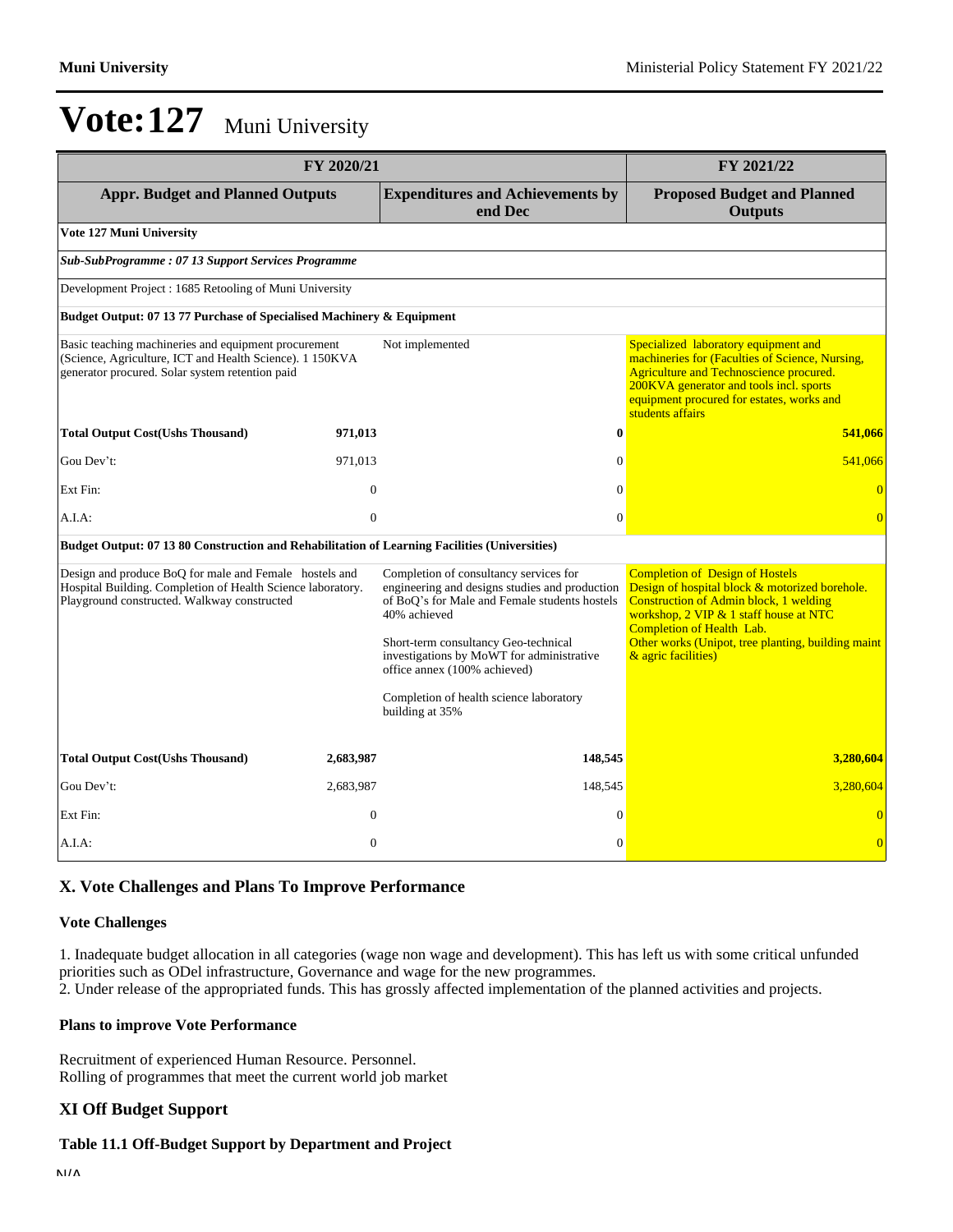$\overline{N}$ 

**XII. Vote Cross Cutting Policy And Other Budgetary Issues**

### **Table 12.1: Cross- Cutting Policy Issues**

| <b>Issue Type:</b>                  | <b>HIV/AIDS</b>                                                                                                                                                                                                                                                         |
|-------------------------------------|-------------------------------------------------------------------------------------------------------------------------------------------------------------------------------------------------------------------------------------------------------------------------|
| Objective:                          | Create Awareness among university stakeholders and reduce on HIV/AID prevelence                                                                                                                                                                                         |
| <b>Issue of Concern:</b>            | High HIV/AIDs prevalence (2.8% in 2016) among the community where students and staff are<br>living                                                                                                                                                                      |
| <b>Planned Interventions:</b>       | 1. Community sensitization.<br>2. Conducting Voluntary testing for students and Community members.<br>3. Popularize HIV/AIDs and Hepatitis Policies.<br>4. Mainstreaming of HIV and AIDs in all University activities.<br>5. Sensitize the University community on HIV. |
| <b>Budget Allocation (Billion):</b> | 0.050                                                                                                                                                                                                                                                                   |
| <b>Performance Indicators:</b>      | Number of sensitization meeting held.<br>Number os persons tested                                                                                                                                                                                                       |
| <b>Issue Type:</b>                  | Gender                                                                                                                                                                                                                                                                  |
| Objective:                          | <b>Create Awareness</b><br>Promote mainstreaming of Gender in all university activities.                                                                                                                                                                                |
| <b>Issue of Concern:</b>            | Limited awareness on gender issues                                                                                                                                                                                                                                      |
| <b>Planned Interventions:</b>       | 1. Conduct sensitization meetings for staff and the community.<br>2. Establish Gender coordination office.<br>3. Train staff on gender issues and gender mainstreaming.<br>4. Popularize gender policy.                                                                 |
| <b>Budget Allocation (Billion):</b> | 0.075                                                                                                                                                                                                                                                                   |
| <b>Performance Indicators:</b>      | Number of training conducted<br>Established gender coordination office                                                                                                                                                                                                  |
| <b>Issue Type:</b>                  | <b>Enviroment</b>                                                                                                                                                                                                                                                       |
| Objective:                          | Promotion of environmental conservation and tree planting so as to prevent degradation.                                                                                                                                                                                 |
| <b>Issue of Concern:</b>            | Land deforestation and flooding.                                                                                                                                                                                                                                        |
| <b>Planned Interventions:</b>       | 1. Conduct community sensitization of tree planting and wetland management<br>2. Promote tree planting among community members including Refugees.<br>3. Establish woodlots on the vacant University lands<br>4. Train the community on land scaping.                   |
| <b>Budget Allocation (Billion):</b> | 0.045                                                                                                                                                                                                                                                                   |
| <b>Performance Indicators:</b>      | Land acreage planted<br>Community meetings held<br>House holds supported                                                                                                                                                                                                |

### **XIII. Personnel Information**

### **Table 13.1 Staff Establishment Analysis**